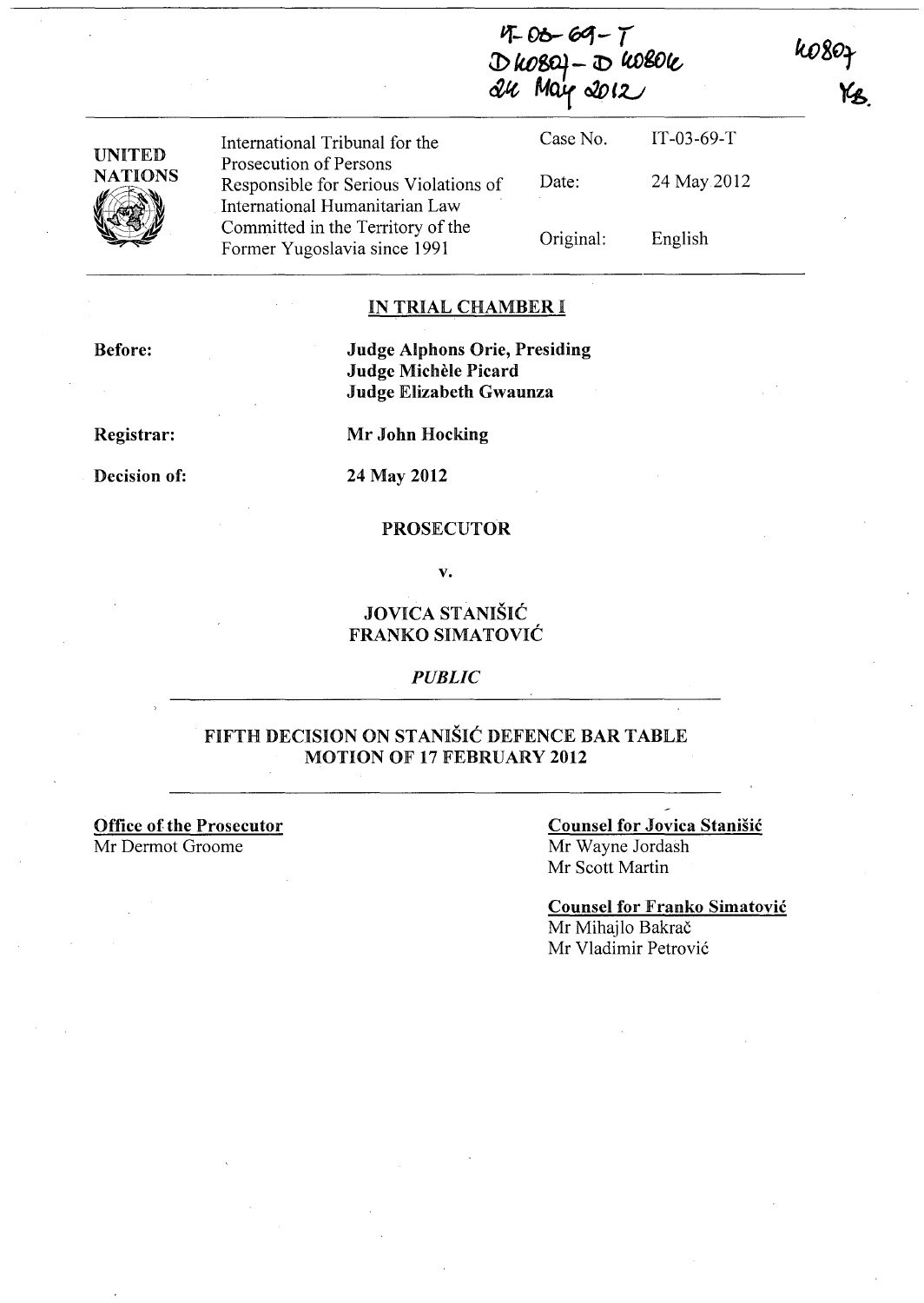## I. PROCEDURAL HISTORY AND SUBMISSIONS OF THE PARTIES

1. On 17 February 2012, the Stanisic Defence ("Defence") filed the Stanisic Motion for Admission of Documents through the Bar Table, in which it requested the admission into evidence of 674 documents from the bar table ("Motion").<sup>1</sup> On 23 March 2012, the Prosecution filed a response to the Motion ("Response").<sup>2</sup> The Simatović Defence did not respond to the Motion.

2. On 23 May 2012, the Chamber issued its "First Decision on the Defence Bar Table Motion of 17 February 2012" ("First Decision"). The Chamber recalls and refers to the procedural history and submissions of the parties as set out in the First Decision.<sup>3</sup>

## n. APPLICABLE LAW

3. The Chamber recalls and refers to the applicable law as set out in its First Decision.<sup>4</sup>

# III. DISCUSSION

4. The present decision relates to the Defence's request for the admission of 60 personnel files included in the Third Bar Table Chart, namely documents bearing Rule 6§ fer nos in the range between 1D05310 to 1D05369.<sup>5</sup> The Chamber notes that 1D05312 has already been admitted as D449, and thus does not form part of this decision.<sup>6</sup>

5. For Rule 65 fer no. 1D05310 the Defence provided the following description:

This and below selected files are a sample of the files that support the Defence case that the RDB considered forming a special militarised unit in late 1991 to act as security for important installations owned or used by the Serbian state and to assist with protecting the territory of Serbia from infiltration by Croatian terrorists seeking to kill or injure the citizens resident within Serbia. The unit was never fully formed nor engaged in any activities alleged in the indictment. The RDB abandoned the idea of the unit until the creation of the JATD, as further evidenced by the files which demonstrate that the unit that was formed and remained in the RSK in 1992 and was created and subordinated to the RSK government structures with no link to the RDB and the first Accused. However, the Defence also asserts that the RSK MUP, on occasion, used forms that derived from Serbia, giving rise to a misleading impression. Finally, the selection of the files contain forms that originate from the RDB and those that were created and used by other entities with no official connection to the RDB. The best examples of these are dated after the indictment period. Contrasting the format of the documents contained within the various files further demonstrates the aforementioned aspects of the Defence case.

 $\mathbf{1}$ Stanišić Motion for Admission of Documents through the Bar Table, with Confidential Annexes A, B, and C, 17 February 2012.

 $\overline{2}$ Prosecution Response to Stanišić Motion and Additional Motion for Admission of Documents into Evidence through the Bar Table, with Confidential Annexes A and B, 23 March 2012.

 $\overline{\mathbf{3}}$ . First Decision, paras 1-8.

<sup>4</sup>  First Decision, paras 9-10.

 $\overline{\mathbf{5}}$ Motion Annex C, pp. 122-134. 6

T.18725-18726.  $\overline{7}$ 

Motion Annex C, p. 122.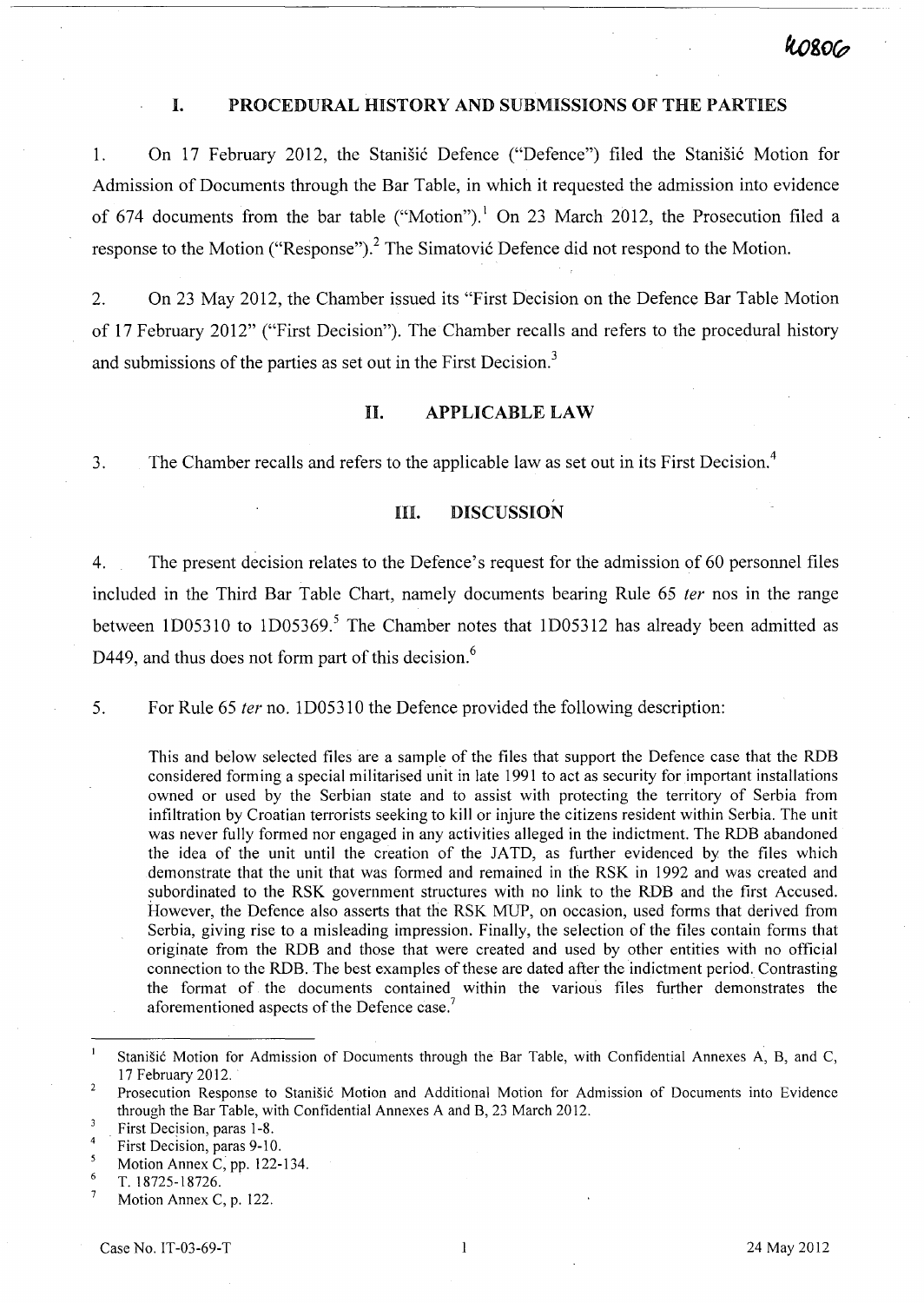The descriptions of the remaining 59 personnel files reference the above paragraph by the phrase "Relevance and probative value: idem above".<sup>8</sup>

6. The Defence identifies several broad subject areas in their given description<sup>9</sup>, without specifying what subject area each individual document relates to. While each document may be relevant for a reason contained in the description, without adequate referencing or explanation, the Chamber is unable to sufficiently assess the relevance and probative value of each document. As such, the Defence has not demonstrated with clarity and specificity where and how each individual document fits into its case, thus failing to fulfil the requirements for admission.

7. There are other specific problems with regard to certain documents, which also impact upon  $\cdot$  their admissibility. Documents bearing rule 65 *ter* nos 1D05352 and 1D05368 have translations which are substantially shorter than their original, and document bearing Rule 65 *ter* no. 1D05327 contains an inaccurate date translation.

8. Documents bearing Rule 65 fer nos ID05313, ID05318, ID05327, ID05332, ID05333, ID05335, ID05338, ID05341, ID05342, ID05345, ID05351, ID05352, ID05353, ID05357, ID05358,. ID05362, and ID05368 contain redactions. The Motion does not indicate that these redactions are permanent. In the Response, the Prosecution "proposes that the document [s] be marked for identification [pending] receipt of an unredacted version from Serbia"<sup>10</sup>, a submission that is understood by the Chamber as an objection to admission of the redacted documents.

9. The Chamber' has previously indicated that the nature and extent of any permanent redactions in a given document are relevant factors in determining admissibility.<sup>11</sup> In the past, the Chamber has admitted redacted documents where there have been no objections to the redactions.<sup>12</sup> As a general rule, it is preferable for a tendering party to provide the umedacted version of a document where it is available. Determinations of the relevance and probative value of redacted documents are, by the very nature of the documents themselves, difficult to make. It is therefore incumbent upon the parties to make all reasonably practicable efforts to obtain umedacted versions. Where an umedacted version of a document does exist but the tendering party elects to tender the redacted version, this will be a factor weighing heavily against the admission of that document. As

Motion, Annex C, pp. 123-134.

Such as (i) "[...] the RDB considered forming a special militarised unit in late 1991 [...]"; (ii) "The RDB abandoned the idea of the unit until the creation of the JATD, [...]"; and (iii) "[...] forms that originate from the RDB and those that were created and used by other entities with no official connection to the RDB".

<sup>&</sup>lt;sup>10</sup> Response Annex A, pp. 432-434, 436-441, 443-445, 447, 450.<br><sup>11</sup> Decision on Presequition's Boyieed First Motion for Admission

Decision on Prosecution's Revised First Motion for Admission of Exhibits from the Bar Table, 3 February 2011, para. 24.

<sup>&</sup>lt;sup>12</sup> For example the admission of D647, T. 18754-18755.